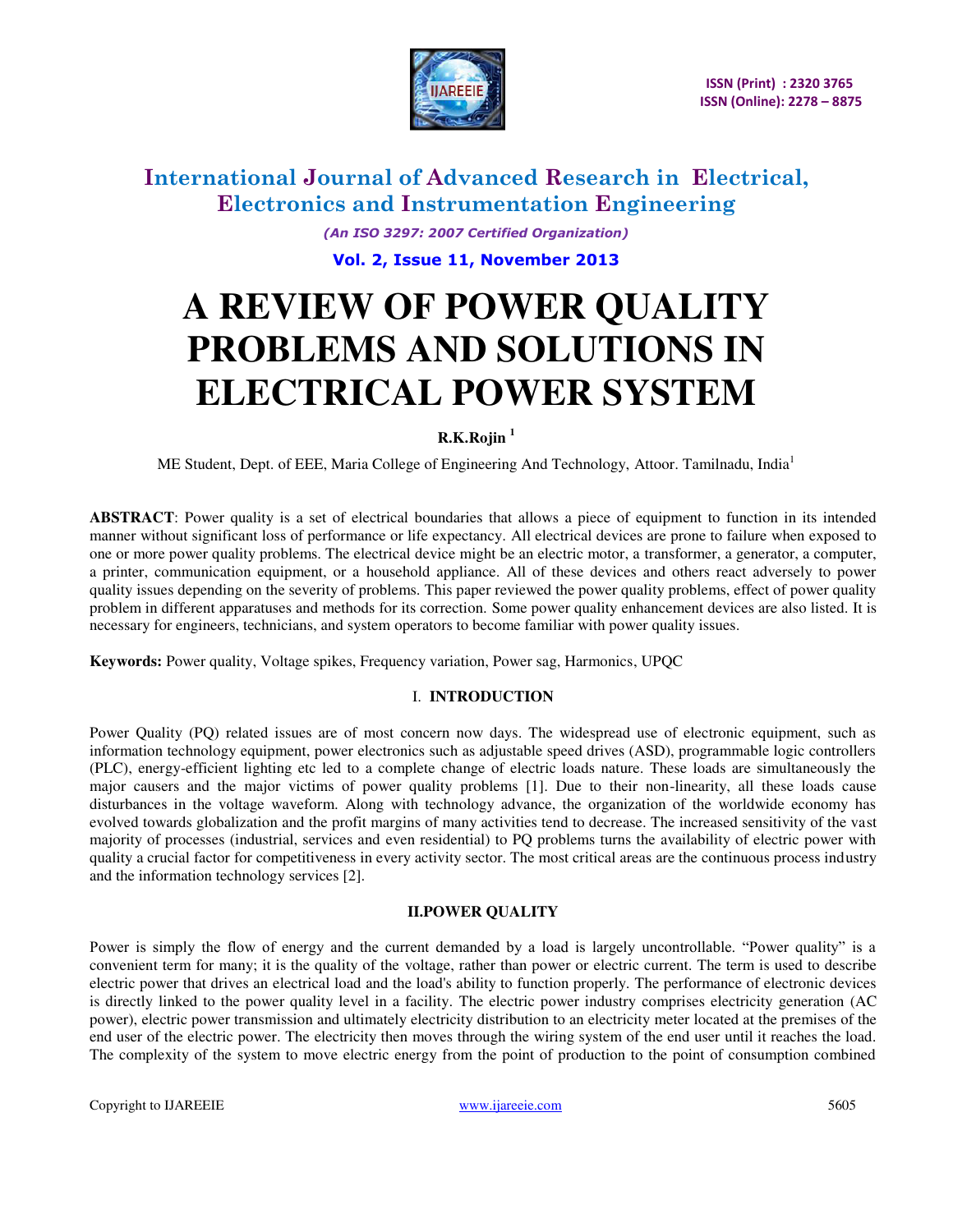

*(An ISO 3297: 2007 Certified Organization)* 

# **Vol. 2, Issue 11, November 2013**

with variations in weather, generation, demand and other factors provide many opportunities for the quality of supply to be compromised [3].

# III.IMPACT OF POWER QUALITY PROBLEMS

Without the proper power, an electrical device may malfunction, fail prematurely or not operate at all. There are many ways in which electric power can be of poor quality and many more causes of such poor quality power. Some of the most common power supply problems and their likely effect on sensitive equipment:

# 1. Voltage surges/spikes

Voltage surges/spikes are the opposite of dips – a rise that may be nearly instantaneous (spike) or takes place over a longer duration (surge). A voltage surge takes place when the voltage is 110% or more above normal. The most common cause is heavy electrical equipment being turned off. Under these conditions, computer systems and other high tech equipment can experience flickering lights, equipment shutoff, errors or memory loss. Possible Solutions are [surge suppressors,](http://www.power-solutions.com/power-quality/surge-suppressors.php) [voltage](http://www.power-solutions.com/power-quality/voltage-regulators.php)  [regulators,](http://www.power-solutions.com/power-quality/voltage-regulators.php) [uninterruptable power supplies,](http://www.power-solutions.com/power-quality/ups.php) [power conditioners\[](http://www.power-solutions.com/power-quality/power-conditioners.php)4].

# 2. Voltage Dips

Short duration under-voltages are called "Voltage Sags" or "Voltage Dips [IEC]". Voltage sag [5, 6] is a reduction in the supply voltage magnitude followed by a voltage recovery after a short period of time. The major cause of voltage dips on a supply system is a fault on the system, i.e. sufficiently remote electrically that a voltage interruption does not occur. Other sources are the starting of large loads and, occasionally, the supply of large inductive loads [6]. The impact on consumers may range from the annoying (non-periodic light flicker) to the serious (tripping of sensitive loads and stalling of motors.

### 3. Under voltages

Excessive network loading, loss of generation, incorrectly set transformer taps and voltage regulator malfunctions, causes under voltage. Loads with a poor power factor or a general lack of reactive power support on a network also contribute. Under voltage can also indirectly lead to overloading problems as equipment takes an increased current to maintain power output (e.g. motor loads) [5].

### 4. High-Voltage Spikes

High-voltage spikes occur when there is a sudden voltage peak of up to 6,000 volts. These spikes are usually the result of nearby lightning strikes, but there can be other causes as well. The effects on vulnerable electronic systems can include loss of data and burned circuit boards. Possible Solutions are using [Surge Suppressors,](http://www.power-solutions.com/power-quality/surge-suppressors.php) [Voltage Regulators,](http://www.power-solutions.com/power-quality/voltage-regulators.php) [Uninterruptable Power](http://www.power-solutions.com/power-quality/ups.php)  [Supplies,](http://www.power-solutions.com/power-quality/ups.php) [Power Conditioners](http://www.power-solutions.com/power-quality/power-conditioners.php) [7].

### 5. Frequency Variation

A frequency variation involves a change in frequency from the normally stable utility frequency of 50 or 60 Hz, depending on your geographic location. This may be caused by erratic operation of emergency generators or unstable frequency power sources. For sensitive equipment, the results can be data loss, program failure, equipment lock-up or complete shutdown. Possible Solutions are usin[g Voltage Regulators](http://www.power-solutions.com/power-quality/voltage-regulators.php) and [Power Conditioners](http://www.power-solutions.com/power-quality/power-conditioners.php) [7].

### 6. Power Sag

Power sags are a common power quality problem. Despite being a short duration (10ms to 1s) event during which a reduction in the RMS voltage magnitude takes place, a small reduction in the system voltage can cause serious consequences. Sages are usually caused by system faults, and often the result of switching on loads with high demand startup currents. For more details about power sags visit our [newsletter archives.](http://www.power-solutions.com/pressroom/newsletter.php) Possible Solutions are using [Voltage Regulators,](http://www.power-solutions.com/power-quality/voltage-regulators.php) [Uninterruptable](http://www.power-solutions.com/power-quality/ups.php)  [Power Supplies,](http://www.power-solutions.com/power-quality/ups.php) [and Power Conditioners](http://www.power-solutions.com/power-quality/power-conditioners.php) [8].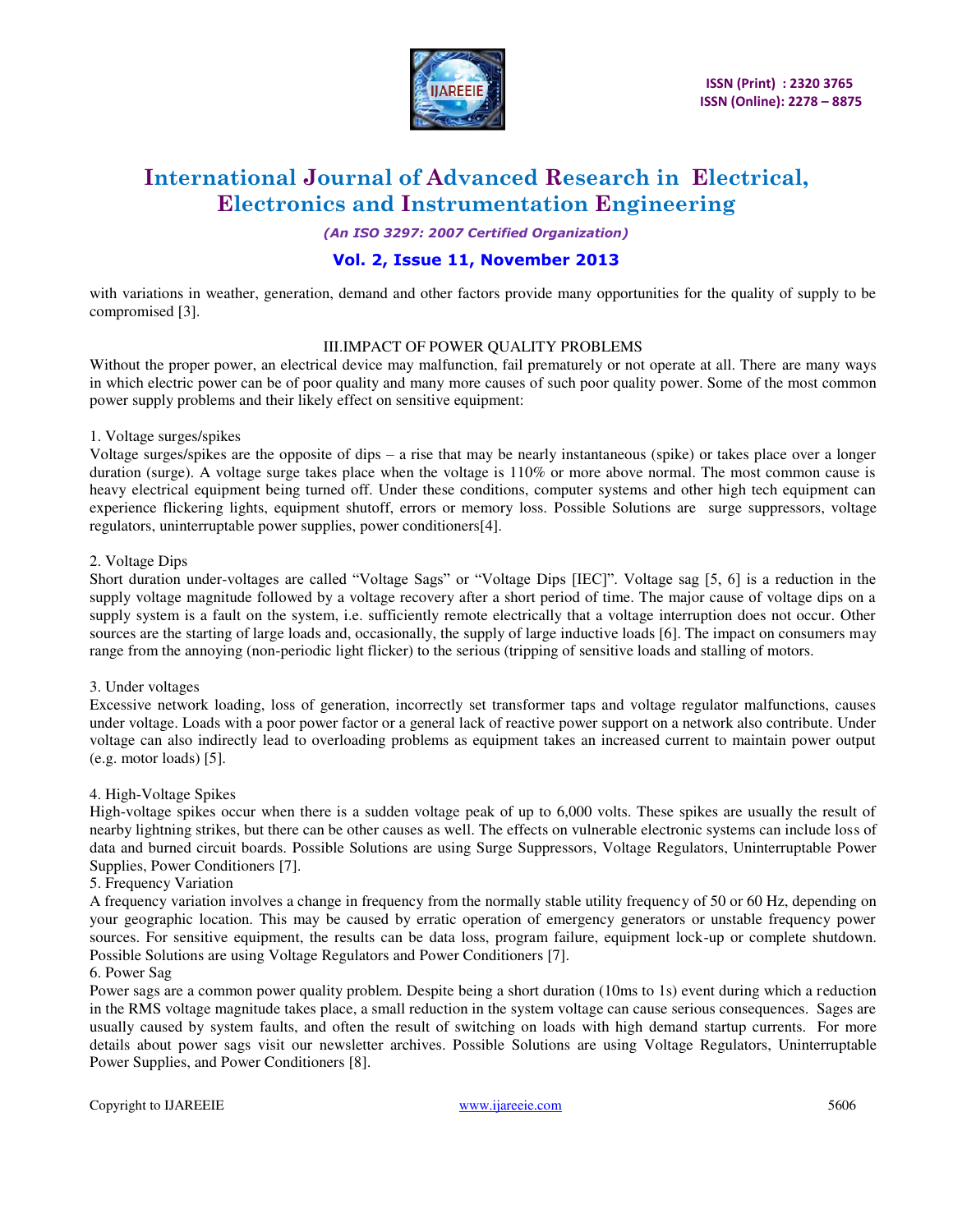

*(An ISO 3297: 2007 Certified Organization)* 

# **Vol. 2, Issue 11, November 2013**

### 7. Electrical Line Noise

Electrical line noise is defined as Radio Frequency Interference (RFI) and Electromagnetic Interference (EMI) and causes unwanted effects in the circuits of computer systems. Sources of the problems include motors, relays, motor control devices, broadcast transmissions, microwave radiation, and distant electrical storms. RFI, EMI and other frequency problems can cause equipment to lock-up, and data error or loss. Possible Solutions are using [Voltage Regulators,](http://www.power-solutions.com/power-quality/voltage-regulators.php) [Uninterruptable Power](http://www.power-solutions.com/power-quality/ups.php)  [Supplies,](http://www.power-solutions.com/power-quality/ups.php) [and Power Conditioners](http://www.power-solutions.com/power-quality/power-conditioners.php) [7].

# 8. Brownouts

A brownout is a steady lower voltage state. An example of a brownout is what happens during peak electrical demand in the summer, when utilities can't always meet the requirements and must lower the voltage to limit maximum power. When this happens, systems can experience glitches, data loss and equipment failure. Possible Solutions are using [Voltage Regulators,](http://www.power-solutions.com/power-quality/voltage-regulators.php) [Uninterruptable Power Supplies,](http://www.power-solutions.com/power-quality/ups.php) [and Power Conditioners](http://www.power-solutions.com/power-quality/power-conditioners.php) [9].

# 9. Blackouts

A power failure or blackout is a zero-voltage condition that lasts for more than two cycles. It may be caused by tripping a circuit breaker, power distribution failure or utility power failure. A blackout can cause data loss or corruption and equipment damage. Possible Solutions is using [Generators](http://www.power-solutions.com/power-quality/generators.php) [10].

### 10. Very short interruptions

Total interruption of electrical supply for duration from few milliseconds to one or two seconds. Mainly due to the opening and automatic reclosure of protection devices to decommission a faulty section of the network. The main fault causes are insulation failure, lightning and insulator flashover. Consequences of these interruptions are tripping of protection devices, loss of information and malfunction of data processing equipment [11].

# 11. Long interruptions

Long interruption of electrical supply for duration greater than 1 to 2 seconds. The main fault causes are Equipment failure in the power system network, storms and objects (trees, cars, etc) striking lines or poles, fire, human error, bad coordination or failure of protection devices. A consequence of these interruptions is stoppage of all equipment [1].

### 12. Voltage swell

Momentary increase of the voltage, at the power frequency, outside the normal tolerances, with duration of more than one cycle and typically less than a few seconds. The main causes are Start/stop of heavy loads, badly dimensioned power sources, badly regulated transformers (mainly during off-peak hours).Consequences is data loss, flickering of lighting and screens, stoppage or damage of sensitive equipment, if the voltage values are too high [11].

### 13. Harmonic distortion

Voltage or current waveforms assume non-sinusoidal shape. The waveform corresponds to the sum of different sine-waves with different magnitude and phase, having frequencies that are multiples of power-system frequency. Main Causes are Classic sources: electric machines working above the knee of the magnetization curve (magnetic saturation), arc furnaces, welding machines, rectifiers, and DC brush motors. Modern sources: all non-linear loads, such as power electronics equipment including ASDs, switched mode power supplies, data processing equipment, high efficiency lighting [11]. Consequences are increased probability in occurrence of resonance, neutral overload in 3-phase systems, overheating of all cables and equipment, loss of efficiency in electric machines, electromagnetic interference with communication systems, and errors in measures when using average reading meters, nuisance tripping of thermal protections.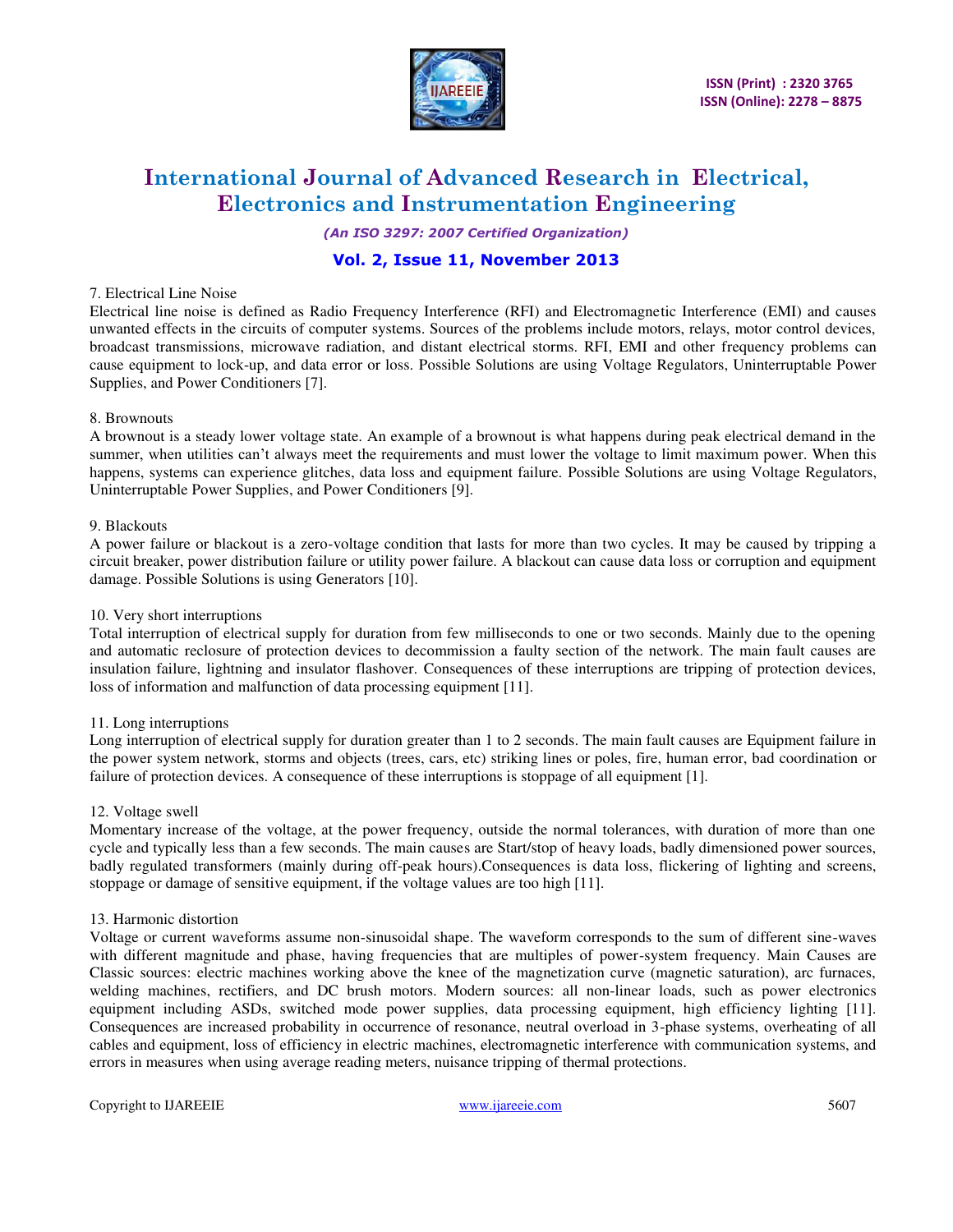

*(An ISO 3297: 2007 Certified Organization)* 

# **Vol. 2, Issue 11, November 2013**

### 14. Voltage fluctuation

Oscillation of voltage value, amplitude modulated by a signal with frequency of 0 to 30 Hz. Causes are arc furnaces, frequent start/stop of electric motors (for instance elevators), oscillating loads. Consequences are most consequences are common to under voltages. The most perceptible consequence is the flickering of lighting and screens, giving the impression of unsteadiness of visual perception [1].

# 15. Noise

Superimposing of high frequency signals on the waveform of the power-system frequency. Main Causes are Electromagnetic interferences provoked by Hertzian waves such as microwaves, television diffusion, and radiation due to welding machines, arc furnaces, and electronic equipment. Improper grounding may also be a cause. Consequences are disturbances on sensitive electronic equipment, usually not destructive. It may cause data loss and data processing errors [12].

# 16. Voltage Unbalance

A voltage variation in a three-phase system in which the three voltage magnitudes or the phase angle differences between them are not equal. Causes are large single-phase loads (induction furnaces, traction loads), incorrect distribution of all single-phase loads by the three phases of the system (this may be also due to a fault). Consequences are Unbalanced systems imply the existence of a negative sequence that is harmful to all three phase loads. The most affected loads are three-phase induction machines [13].

### **IV.IMPROVE POWER QUALITY**

### 1. Grounding & Bonding Integrity

Computer based industrial system performance is directly related to the quality of the equipment grounding and bonding. If the grounding and bonding is incorrectly configured, poor system performance is the result. Grounding is one of the most important and misunderstood aspects of the electrical system. It is essential to differentiate the functions of the grounded conductor (neutral) from the equipment grounding system (safety ground). The safety ground protects the electrical system and equipment from super-imposed voltages caused by lightning or accidental contact with higher voltage systems. It also prevents static charges build-up. The safety ground establishes a "zero-voltage" reference point for the system. The safety ground must be a low impedance path from the equipment to the bonding point to the grounding electrode at the service entrance. This allows fault currents high enough to clear the circuit interrupters in the system preventing unsafe conditions. The grounded conductor (neutral) is a current carrying conductor which is bonded to the grounding system at one point. Grounding this conductor limits the voltage potential inside the equipment in reference to grounded parts. Neutral and ground should only be bonded together at the service entrance or after a separately derived source. One of the most common errors in a system is bonding the neutral to ground in multiple locations. Whether intentional or unintentional, these 'extra' bonding points should be identified and eliminated. Proper grounding and bonding minimizes costly disturbances [13].

### 2. Proper Wiring

An overall equipment inspection is crucial to ensure proper wiring within a facility. The entire electrical system should be checked for loose, missing or improper connections at panels, receptacles and equipment. Article 300 of the National Electrical Code cover wiring methods and should be followed to ensure safe and reliable operation. There are many types of commonly available circuit testers that can be used to check for improper conditions such as reversed polarity, open neutral or floating grounds. Make certain to isolate panels feeding sensitive electronic loads from heavy inductive loads, or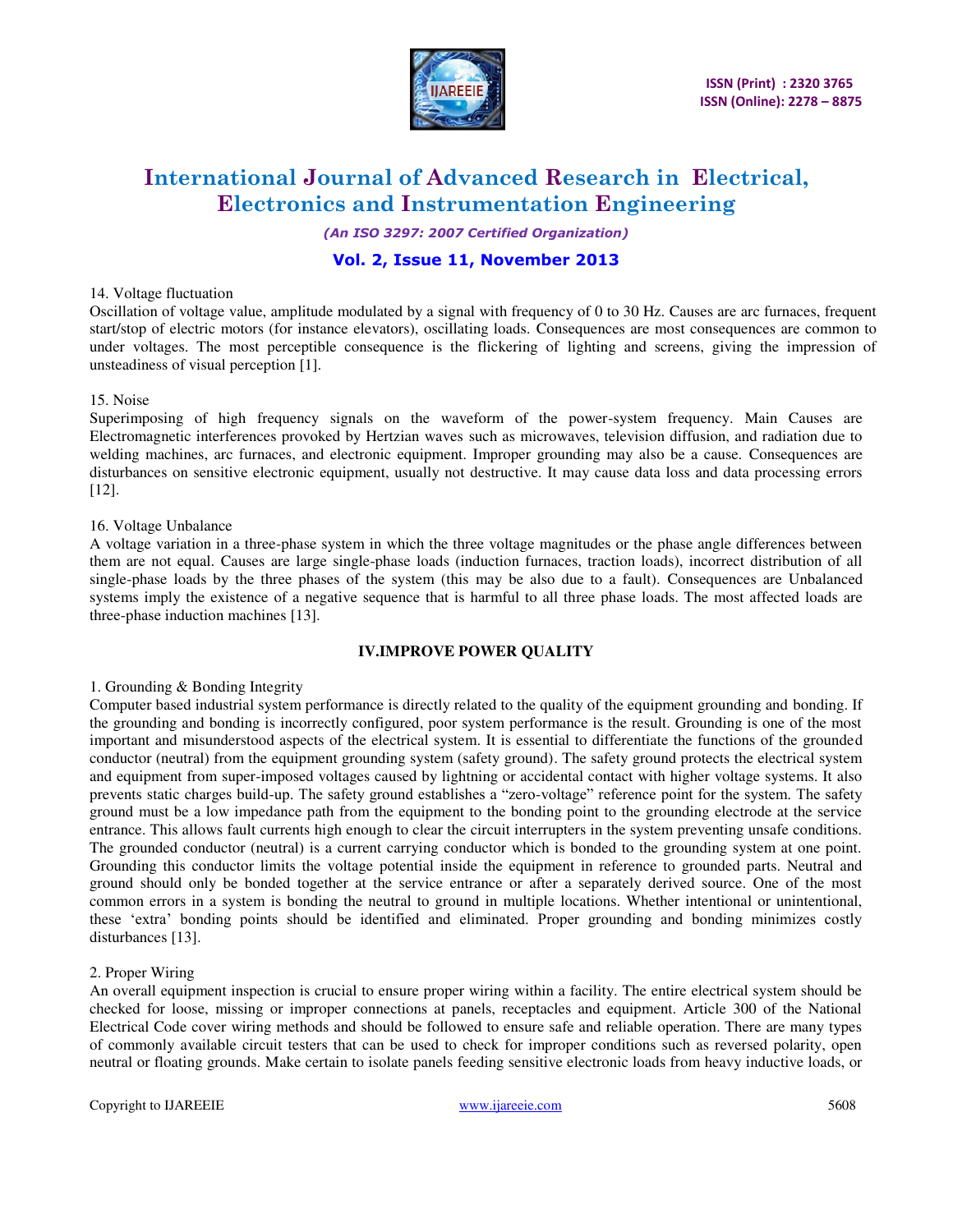

**ISSN (Print) : 2320 3765 ISSN (Online): 2278 – 8875** 

# **International Journal of Advanced Research in Electrical, Electronics and Instrumentation Engineering**

*(An ISO 3297: 2007 Certified Organization)* 

# **Vol. 2, Issue 11, November 2013**

other electrically noisy equipment such as air compressors or refrigeration equipment. Also check neutral and ground conductors to make sure they are not shared between branch circuits [13].

# 3. Power Disturbances

Voltage fluctuations and noise are common power disturbances present in any electrical environment that directly affect electronic equipment. These disturbances exist in numerous forms including transients, sags, swells, over voltages, under voltages, harmonics, outages, frequency variations and high frequency noise. Harmonic distortion has emerged as significant problem due to the increased use of electronic equipment. This electronic equipment draws current that is not linear to the voltage waveform. This non-linear current can cause high neutral current, overheated neutral conductors, overheated transformers, voltage distortion and breaker tripping. Loads such as solid-state controls for adjustable speed motors, computers and switched mode power supplies are sources of non-linear currents. The Information Technology Industry Council (ITIC) has revised the CBEMA curve in 2000. This curve is used to define the voltage operating envelope within which electronic equipment should operate reliably. Equipment should be able to tolerate voltage disturbances in the "no interruption" region of the chart. When the voltage disturbance is in the "no-damage" region, the equipment may not operate properly, but should recover when voltage returns to normal. If voltages reach the "prohibited region," connected equipment may be permanently damaged. Expensive equipment should be protected from voltages in the prohibited region. Processes which require high reliability should be protected from both the prohibited and no-damage regions [13].

# **V. [POWER QUALITY SOLUTIONS](http://www.power-solutions.com/power-quality/power-solutions)**

Besides energy storage systems and DG, some other devices may be used to solve PQ problems. Using proper interface devices, one can isolate the loads from disturbances deriving from the grid.

# A. POWER CONDITIONING EQUIPMENT

Several types of power enhancement devices have been developed over the years to protect equipment from power disturbances. The following devices play a crucial role in developing an effective power quality strategy.

1. Transient Voltage Surge Suppressors (TVSS)

It provides the simplest and least expensive way to condition power. These units clamp transient impulses (spikes) to a level that is safe for the electronic load. Employing an entire facility protection strategy will safeguard the electrical system against most transients. Multi-stage protection entails using TVSS at the service entrance, sub-panel a at the point of use. This co-ordination of devices provides the lowest possible let through voltage to the equipment.

Transient voltage surge suppressors are used as interface between the power source and sensitive loads, so that the transient voltage is clamped by the TVSS before it reaches the load. TVSSs usually contain a component with a nonlinear resistance (a metal oxide varistor or a zener diode) that limits excessive line voltage and conduct any excess impulse energy to ground [14].

# 2. Filters

Noise Filters

Noise filters are used to avoid unwanted frequency current or voltage signals (noise) from reaching sensitive equipment. This can be accomplished by using a combination of capacitors and inductances that creates a low impedance path to the fundamental frequency and high impedance to higher frequencies, that is, a low-pass filter. They should be used when noise with frequency in the kHz range is considerable.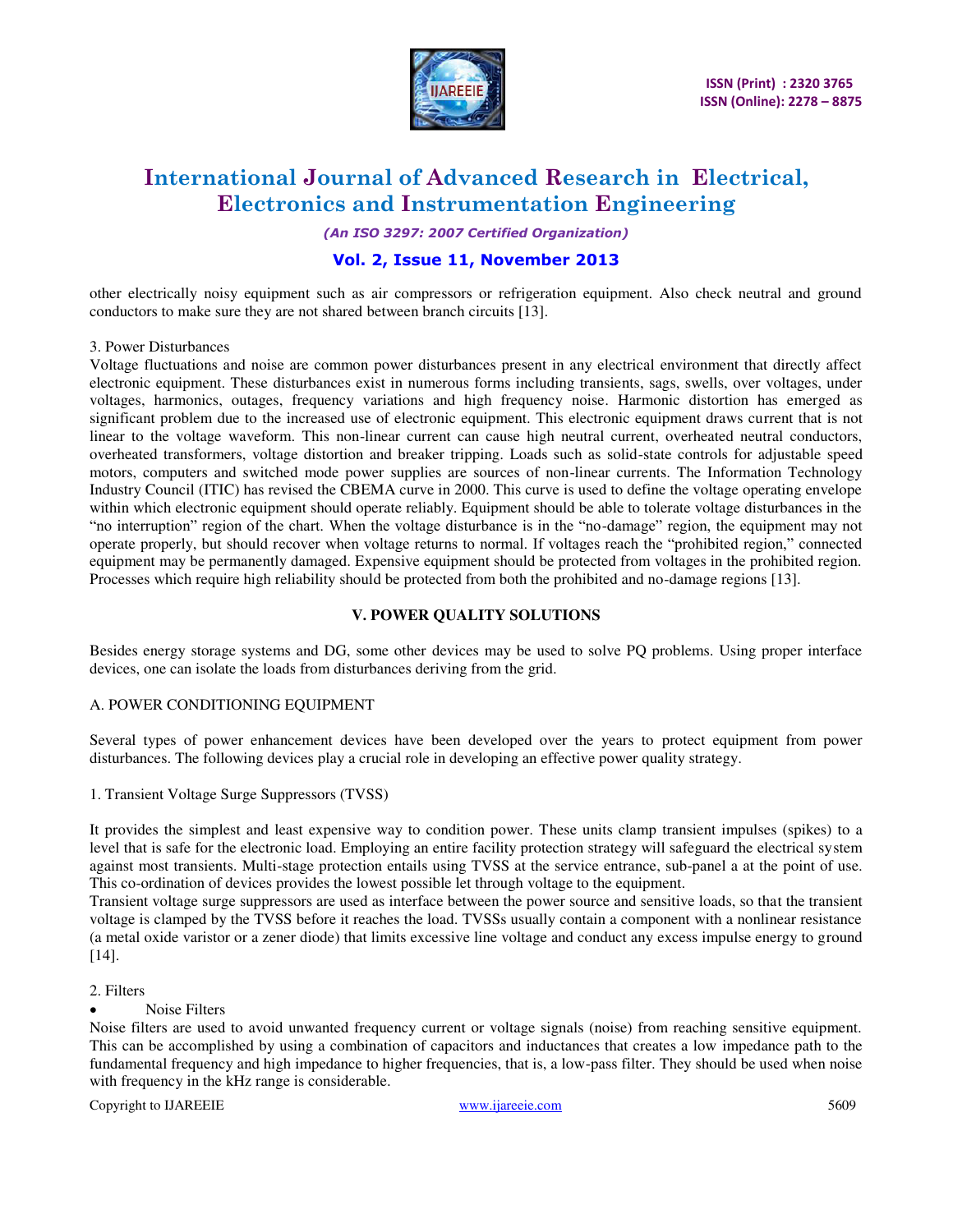

*(An ISO 3297: 2007 Certified Organization)* 

# **Vol. 2, Issue 11, November 2013**

# Harmonic Filters

Harmonic filters are used to reduce undesirable harmonics. They can be divided in two groups: passive filters and active filters. Passive filters consist in a low impedance path to the frequencies of the harmonics to be attenuated using passive components (inductors, capacitors and resistors). Several passive filters connected in parallel may be necessary to eliminate several harmonic components. If the system varies (change of harmonic components), passive filters may become ineffective and cause resonance. Active filters analyze the current consumed by the load and create a current that cancel the harmonic current generated by the loads. Active filters were expensive in the past, but they are now becoming cost effective compensating for unknown or changing harmonics [15].

### 3. Isolation Transformers

Isolation transformers are used to isolate sensitive loads from transients and noise deriving from the mains. In some cases (Delta-Wye connection) isolation transformers keep harmonic currents generated by loads from getting upstream the transformer. The particularity of isolation transformers is a grounded shield made of nonmagnetic foil located between the primary and the secondary. Any noise or transient that come from the source in transmitted through the capacitance between the primary and the shield and on to the ground and does not reach the load. It provides a degree of isolation and filtering. These devices effectively reduce conducted electrical noise by physical separation of the primary and secondary through magnetic isolation. Isolation transformers reduce normal and common mode noises, however, they do not compensate for voltage fluctuations and power outages [16].

# 4. Voltage Regulators

Voltage regulators maintain output voltage at nominal voltage under all but the most severe input voltage variations. Voltage regulators are normally installed where the input voltage fluctuates, but total loss of power is uncommon. There are three basic types of regulators:

 Tap Changers: Designed to adjust for varying input voltages by automatically transferring taps on a power transformer. The main advantage of tap changes over other voltage regulation technology is high efficiency. Other advantages are wide input range, high overload current capability and good noise isolation. Disadvantages are noise created when changing taps and no waveform correction.

 Buck Boost: Utilize similar technology to the tap changers except the transformer is not isolated. Advantages are the units withstand high in-rush currents and have high efficiency. Disadvantages are noise created when changing taps, poor noise isolation and no waveform correction.

 Constant Voltage Transformer (CVT): Also known as ferroresonant transformers. The CVT is a completely static regulator that maintains a nearly constant output voltage during large variations in input voltage. Advantages are superior noise isolation, very precise output voltage and current limiting for overload protection. The lack of moving parts mean the transformer requires little or no maintenance. Disadvantages are large size, audible noise and low efficiency.

Constant voltage transformers (CVT) were one of the first PQ solutions used to mitigate the effects of voltage sags and transients. To maintain the voltage constant, they use two principles that are normally avoided: resonance and core saturation. When the resonance occurs, the current will increase to a point that causes the saturation of the magnetic core of the transformer. If the magnetic core is saturated, then the magnetic flux will remain roughly constant and the transformer will produce an approximately constant voltage output. If not properly used, a CVT will originate more PQ problems than the ones mitigated. It can produce transients, harmonics (voltage wave clipped on the top and sides) and it is inefficient (about 80% at full load). Its application is becoming uncommon due to technological advances in other areas [14].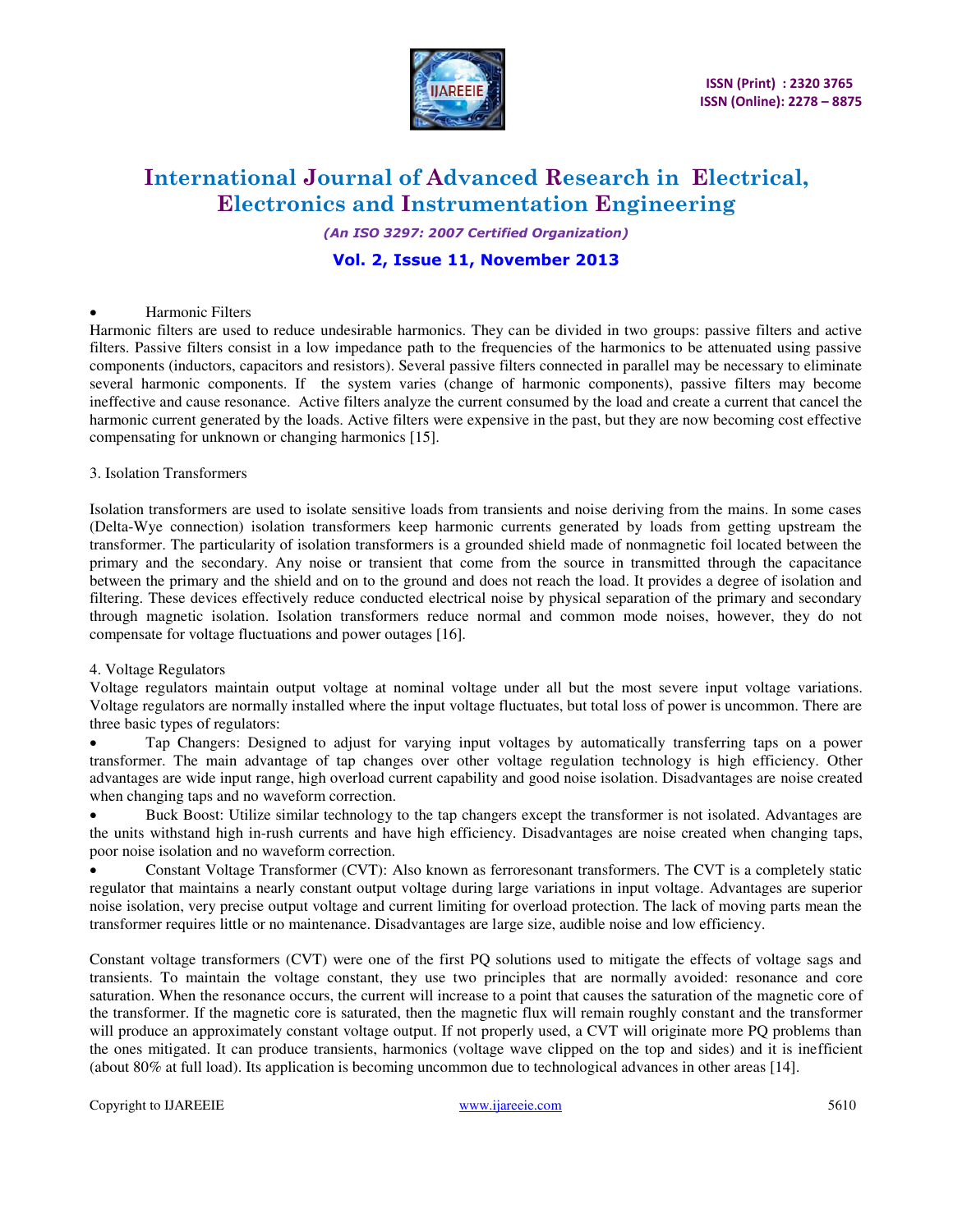

*(An ISO 3297: 2007 Certified Organization)* 

# **Vol. 2, Issue 11, November 2013**

### 5. Dynamic Voltage Restorer

A dynamic voltage restorer (DVR) acts like a voltage source connected in series with the load. The output voltage of the DVR is kept approximately constant voltage at the load terminals by using a step-up transformer and/or stored energy to inject active and reactive power in the output supply trough a voltage converter [19].

6. Uninterruptible Power Supply (UPS)

UPS systems provide protection in the case of a complete power interruption (blackout). They should be applied where "down time" resulting from any loss of power is unacceptable. UPS are designed to provide continuous power to the load in the event of momentary interruptions. They also provide varying degrees of protection from surges, sags, noise or brownouts depending on the technology used [14]. There are three major UPS topologies each providing different levels of protection:

# • Off-Line UPS (also called Standby)

Low cost solution for small, less critical, stand-alone applications such as programmable logic controllers, personal computers and peripherals. Off-line UPS systems supply the load directly from the electrical utility with a limited conditioning. The unit provides power to the load from the battery during sags, swells and power interruptions. They offer some noise suppression through a filter/surge suppressor module. Advantages of off-line UPS are high efficiency, low cost and high reliability. The main disadvantage is that protection from high and low voltages is limited by the battery capacity. Other disadvantages are poor output voltage regulation and noticeable transfer time. To keep unit cost low, most off-line units utilize step-sine wave outputs when on battery power.

### • Line-Interactive UPS

Line-Interactive UPS provides highly effective power conditioning plus battery back-up. These units are ideal in areas where voltage fluctuations are frequent. The defining characteristic of line-interactive models is they can regulate output voltage without depleting the battery. Advantages are good voltage regulation and high efficiency. Disadvantages are noticeable transfer time and difficulty in comparing competing units. The output waveform can be either a sine wave or step-sine wave depending on the manufacturer and model.

• True On-Line UPS

True On-Line UPS provides the highest level of power protection, conditioning and power availability. True on-line technology, also called double conversion is unique in that the power is converted from AC utility to DC for battery charging and to power the inverter. The DC is then converted back to AC to power the critical load. Advantages of the online UPS include the elimination of any transfer time and superior protection from voltage fluctuations. Voltage regulation is achieved by continuously regenerating a clean sine wave. Disadvantages are lower efficiency and higher audible noise.

# 7. Motor-Generators Set

Generators are machines that convert mechanical energy into electrical energy. They are usually used as a backup power source for a facility's critical systems such as elevators and emergency lighting in case of blackout. However, they do not offer protection against utility power problems such as over voltages and frequency fluctuations, and although most can be equipped with automatic switching mechanisms, the electrical supply is interrupted before switching is completed, so it cannot protect against the damage that blackouts can cause to expensive equipment and machinery. Motor generators are consists of an electric motor driving a generator with coupling through a mechanical shaft. This solution provides complete decoupling from incoming disturbances such as voltage transients, surges and sags. Motor-Generators ride through short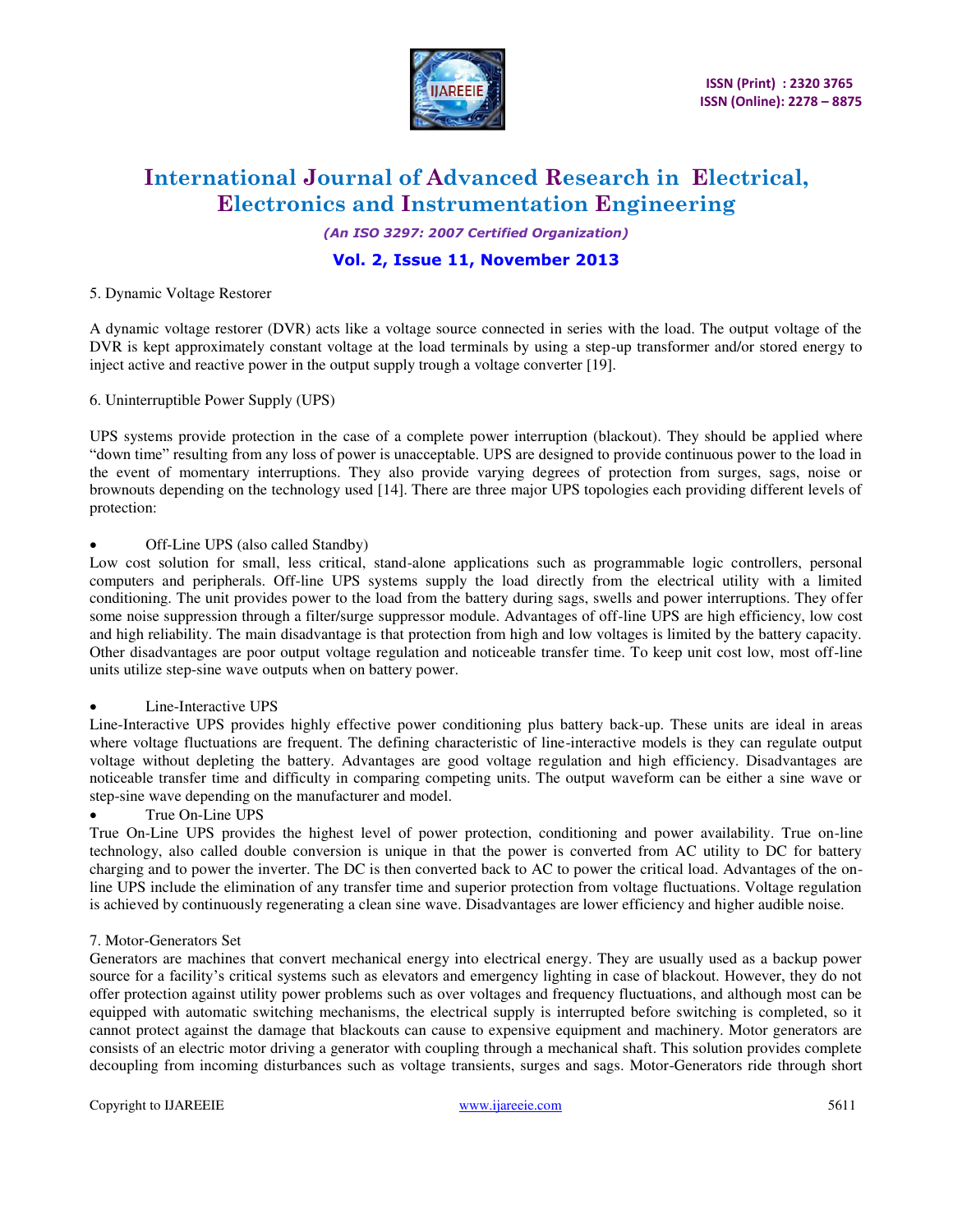

*(An ISO 3297: 2007 Certified Organization)* 

# **Vol. 2, Issue 11, November 2013**

periods of power loss, but will not protect against sustained outages without the addition of an additional motor powered by an alternate fuel source (such as diesel or propane) [14].

8. Static Var Compensators (SVCS)

Static VAR compensators (SVR) use a combination of capacitors and reactors to regulate the voltage quickly. Solid-state switches control the insertion of the capacitors and reactors at the right magnitude to prevent the voltage from fluctuating. The main application of SVR is the voltage regulation in high voltage and the elimination of flicker caused by large loads (such as induction furnaces). It is normally applied to transmission networks to counter voltage dips/surges during faults and enhance power transmission capacity on long [14].

# 9. Thyristor-Based Static Switch

The static switch is a versatile device for switching a new element into the circuit when voltage support is needed. To correct quickly for voltage spikes, sags, or interruptions, the static switch can be used to switch in one of the following: Capacitor, Filter, Alternate power line, Energy storage system. The static switch can be used in the alternate power line application. This scheme requires two independent power lines from the utility. It protects against 85% of the interruptions and voltage sags [17].

# 10. Unified Power Quality Conditioner (UPQC)

The unified power quality conditioner (UPQC) is a custom power device, which mitigates voltage and current-related PQ issues in the power distribution systems. The UPQC employs two voltage source inverters (VSIs) that is connected to a dc. energy storage capacitor .A UPQC, combines the operations of a Distribution Static Compensator (DSTATCOM) and Dynamic Voltage Regulator (DVR) together. This combination allows a simultaneous compensation of the load currents and the supply voltages, so that compensated current drawn from the network and the compensated supply voltage delivered to the load are sinusoidal and balanced [17].

# B. ENERGY STORAGE SYSTEMS

Energy storage systems, also known as restoring technologies, are used to provide the electric loads with ride-through capability in poor PQ environment. Storage systems can be used to protect sensitive production equipment from shutdowns caused by voltage sags or momentary interruptions. These are usually dc storage systems, such as UPS, batteries, superconducting magnet energy storage (SMES) [18], storage capacitors etc. The output of these devices is supplied to the system through an inverter on a momentary basis by a fast acting electronic switch. Enough energy is fed to the system to replace the energy that would be lost by the voltage sag or interruption. Energy storage systems, also known as restoring technologies, are used to provide the electric loads with ride-through capability in poor PQ environment.

### 1. Flywheels

A flywheel is an electromechanical device that couples a rotating electric machine (motor/generator) with a rotating mass to store energy for short durations. The motor/generator draws power provided by the grid to keep the rotor of the flywheel spinning. During a power disturbance, the kinetic energy stored in the rotor is transformed to DC electric energy by the generator, and the energy is delivered at a constant frequency and voltage through an inverter and a control system. Fig. 8 depicts the scheme of a flywheel, where the major advantages of this system are explained. Steel and are limited to a spin rate of a few thousand revolutions per minute (RPM). Advanced flywheels constructed from carbon fibre materials and magnetic bearings can spin in vacuum at speeds up to 40,000 to 60,000 RPM. The stored energy is proportional to the moment of inertia and to the square of the rotational speed. High speed flywheels can store much more energy than the conventional flywheels. The flywheel provides power during a period between the loss of utility supplied power and either the return of utility power or the start of a back-up power system (i.e., diesel generator). Flywheels typically provide 1-100 seconds of ride-through time, and back-up generators are able to get online within 5-20 seconds [18].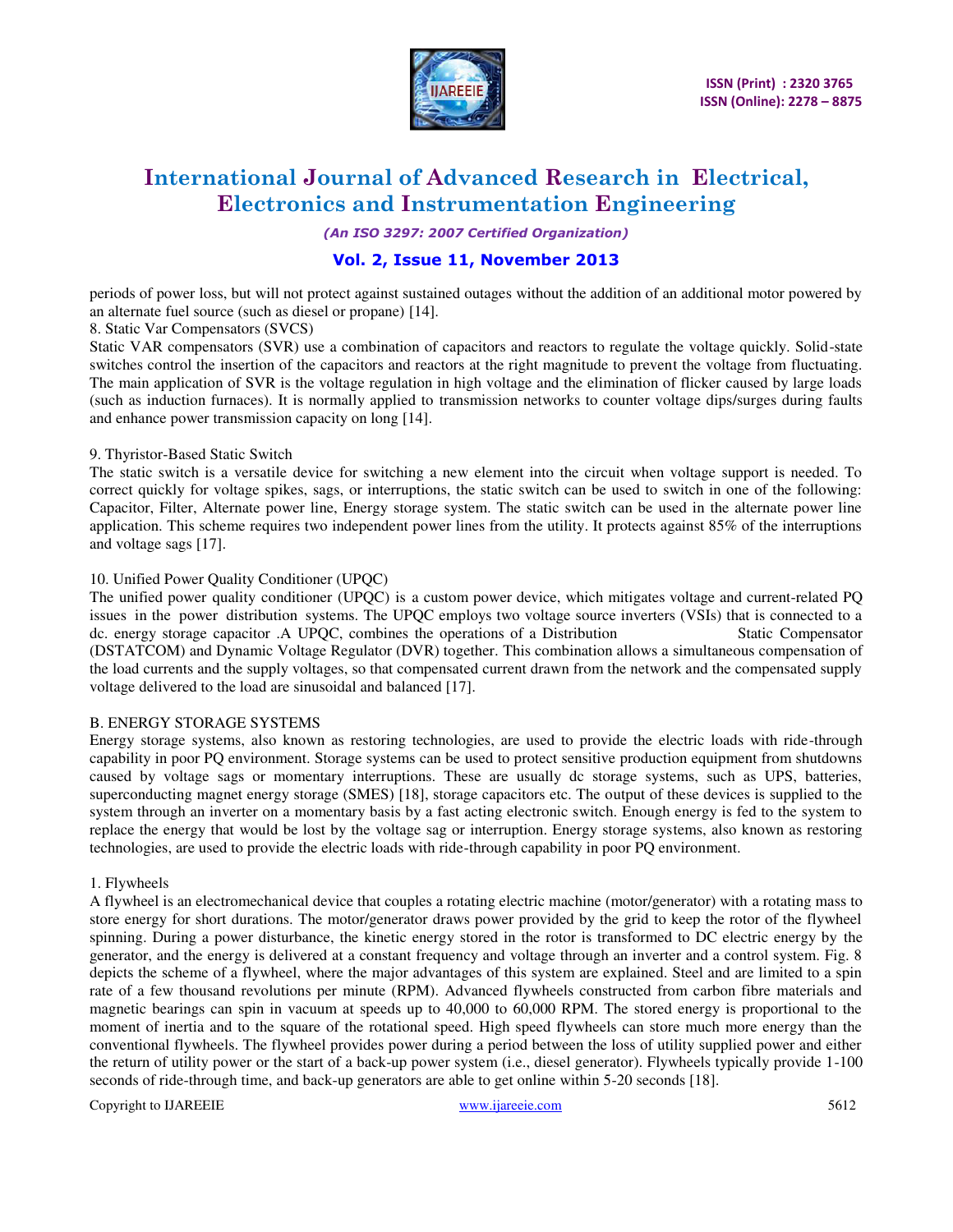

*(An ISO 3297: 2007 Certified Organization)* 

# **Vol. 2, Issue 11, November 2013**

# 2. Supercapacitors

Supercapacitors (also known as ultracapacitors) are DC energy sources and must be interfaced to the electric grid with a static power conditioner, providing energy output at the grid frequency. A supercapacitor provides power during short duration interruptions or voltage sags. Medium size supercapacitors (1 MJoule) are commercially available to implement ride-through capability in small electronic equipment, but large supercapacitors are still in development, but may soon become a viable component of the energy storage field. Capacitance is very large because the distance between the plates is very small (several angstroms), and because the area of conductor surface (for instance of the activated carbon) reaches 1500-2000 m2/g (16000-21500 ft2/g). Thus, the energy stored by such capacitors may reach 50-60 J/g [19].

### 3. Superconducting Magnetic Energy Storage (SMES)

A magnetic field is created by circulating a DC current in a closed coil of superconducting wire. The path of the coil circulating current can be opened with a solid-state switch, which is modulated on and off. Due to the high inductance of the coil, when the switch is off (open), the magnetic coil behaves as a current source and will force current into the power converter which will charge to some voltage level. Proper modulation of the solid-state switch can hold the voltage within the proper operating range of the inverter, which converts the DC voltage into AC power. Low temperature SMES cooled by liquid helium is commercially available. High temperature SMES cooled by liquid nitrogen is still in the development stage and may become a viable commercial energy storage source in the future due to its potentially lower costs. SMES systems are large and generally used for short durations, such as utility switching events [18].

# **VI.CONCLUSIONS**

The availability of electric power with high quality is crucial for the running of the modern society. If some sectors are satisfied with the quality of the power provided by utilities, some others are more demanding. To avoid the huge losses related to PQ problems, the most demanding consumers must take action to prevent the problems. Among the various measures, selection of less sensitive equipment can play an important role. When even the most robust equipment is affected, then other measures must be taken, such as installation of restoring technologies, distributed generation or an interface device to prevent PQ problems.

# **REFERENCES**

- [1] Delgado, J., "Gestão da Qualidade Total Aplicada ao Sector do Fornecimento da Energia Eléctrica", Thesis submitted to fulfilment of the requirements for the degree of PhD. in Electrotechnical Engineering, Coimbra, September 2002.
- 
- [2] Ferracci, P. , "Power Quality", Schneider Electric Cahier Technique no. 199, September 2000. [3] Ribeiro, P. , Johnson, B., Crow, M., Arsoy, A., Liu, Y., "Energy Storage Systems for Advanced Power Applications", Proceedings of the IEEE, vol. 89, pp.12, 2001.
- [4] [http://www.learnemc.com/tutorials/Transient\\_Protection/t-protect.html](http://www.learnemc.com/tutorials/Transient_Protection/t-protect.html)
- [5] Styvaktakis, M., Bollen, H.J. , Gu, I.Y.H. , "Classification of power system events: Voltage dips," 9th International IEEE Conference on Harmonics and Quality of Power, Orlando, Florida USA, Vol. 2, pp. 745- 750, 2000.
- [6] Domijan, A., Heydt, G.T., Meliopoulos, A.P.S., Venkata, S.S. , West, S., "Directions of research on electric power quality," IEEE Transactions on Power Delivery, Vol. 8, pp. 429-436, 1993.
- [7] http://www.power-solutions.com/power-quality<br>[8] Shailesh M. Deshmukh1, Bharti Dewani, S.
- [8] Shailesh M. Deshmukh1, Bharti Dewani, S. P. Gawande, A review of Power Quality Problems-Voltage Sags for Different Faults. International Journal of Scientific Engineering and Technology, Volume No.2, Issue No.5, pp. 392-3971, 2013.
- [9] http://en.wikipedia.org/wiki/Brownout
- [10] Steven Warren Blume, Electric power system basics: for the nonelectrical professional. John Wiley & Sons, pp. 199,2007.
- [11] Bollen, M. , "Understanding Power Quality Problems Voltage Sags and Interruptions", IEEE Press Series on Power Engineering John Wiley and Sons, Piscataway, USA (2000).
- [12] McGranaghan, M., "Costs of Interruptions", in proceedings of the Power Quality 2002 Conference, Rosemont, Illinois, pp 1-8, 2002.
- Suzette Albert, "Total Power Quality Solution Approach for Industrial Electrical Reliability", August 2006 issue of Power Quality World.